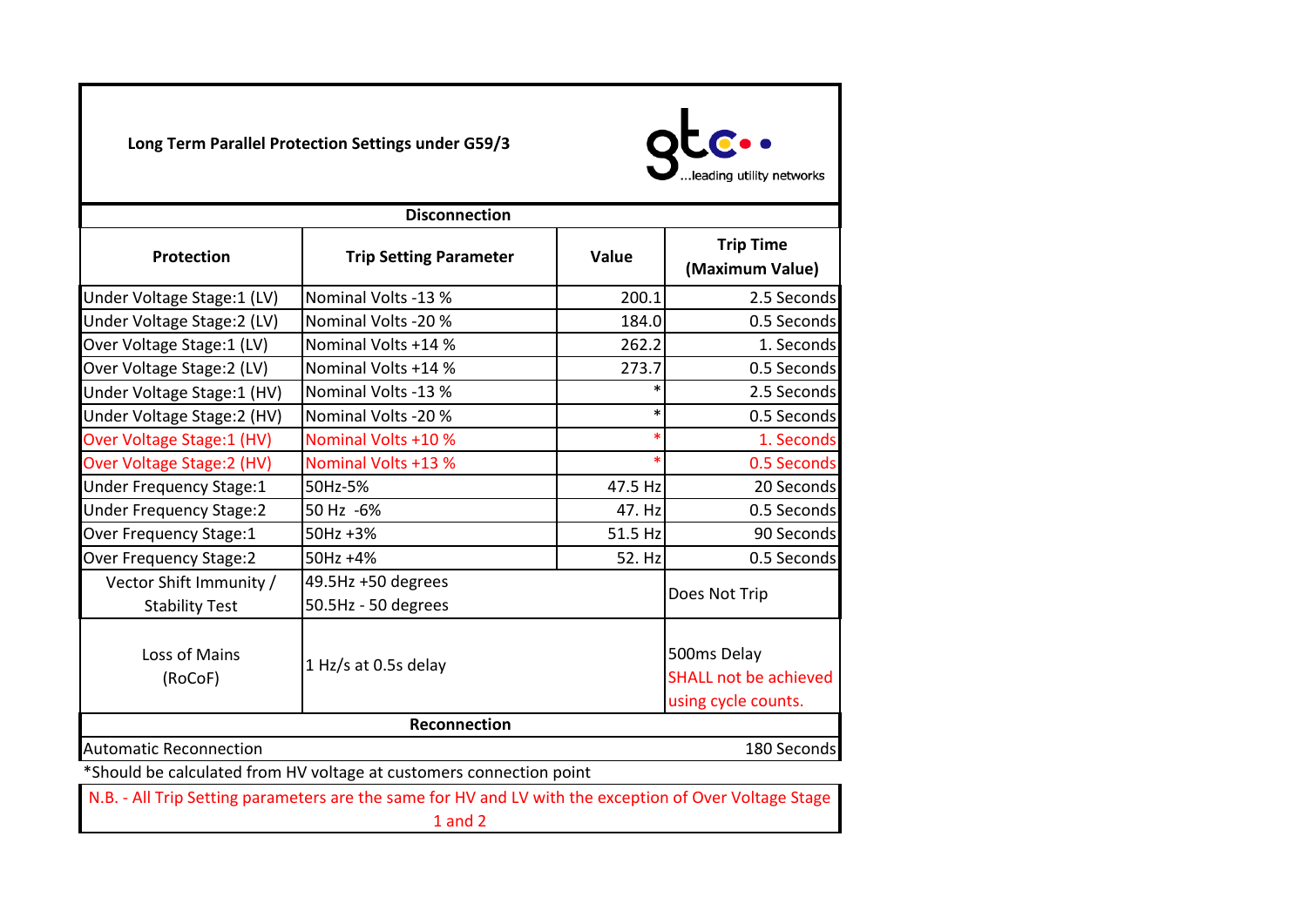**Infrequent Short-Term Parallel Protection Settings under G59/3**



| <b>Disconnection</b>                                       |                               |              |                                     |  |
|------------------------------------------------------------|-------------------------------|--------------|-------------------------------------|--|
| <b>Protection</b>                                          | <b>Trip Setting Parameter</b> | <b>Value</b> | <b>Trip Time</b><br>(Maximum Value) |  |
| Under Voltage: LV                                          | Nominal Volts -10 %           | 207.0        | 0.5 Seconds                         |  |
| Over Voltage: LV                                           | Nominal Volts +14 %           | 262.2        | 0.5 Seconds                         |  |
| <b>Under Frequency: LV</b>                                 | 50Hz-1%                       | 49.5 Hz      | 0.5 Seconds                         |  |
| Over Frequency Stage: LV                                   | 50Hz +1%                      | 50.5 Hz      | 0.5 Seconds                         |  |
| Under Voltage: HV                                          | Nominal Volts -6 %            |              | 0.5 Seconds                         |  |
| Over Voltage: HV                                           | Nominal Volts +6 %            |              | 0.5 Seconds                         |  |
| Under Frequency: HV                                        | 50Hz-1%                       | 49.5 Hz      | 0.5 Seconds                         |  |
| Over Frequency Stage: HV                                   | 50Hz +1%                      | 50.5 Hz      | 0.5 Seconds                         |  |
| Vector Shift Immunity /<br><b>Stability Test</b>           | N/A                           |              |                                     |  |
| Loss of Mains<br>(RoCoF)                                   | N/A                           |              |                                     |  |
|                                                            |                               |              |                                     |  |
| <b>Standalone Electrical Interlock Disconnection Timer</b> |                               |              | <b>60s</b>                          |  |